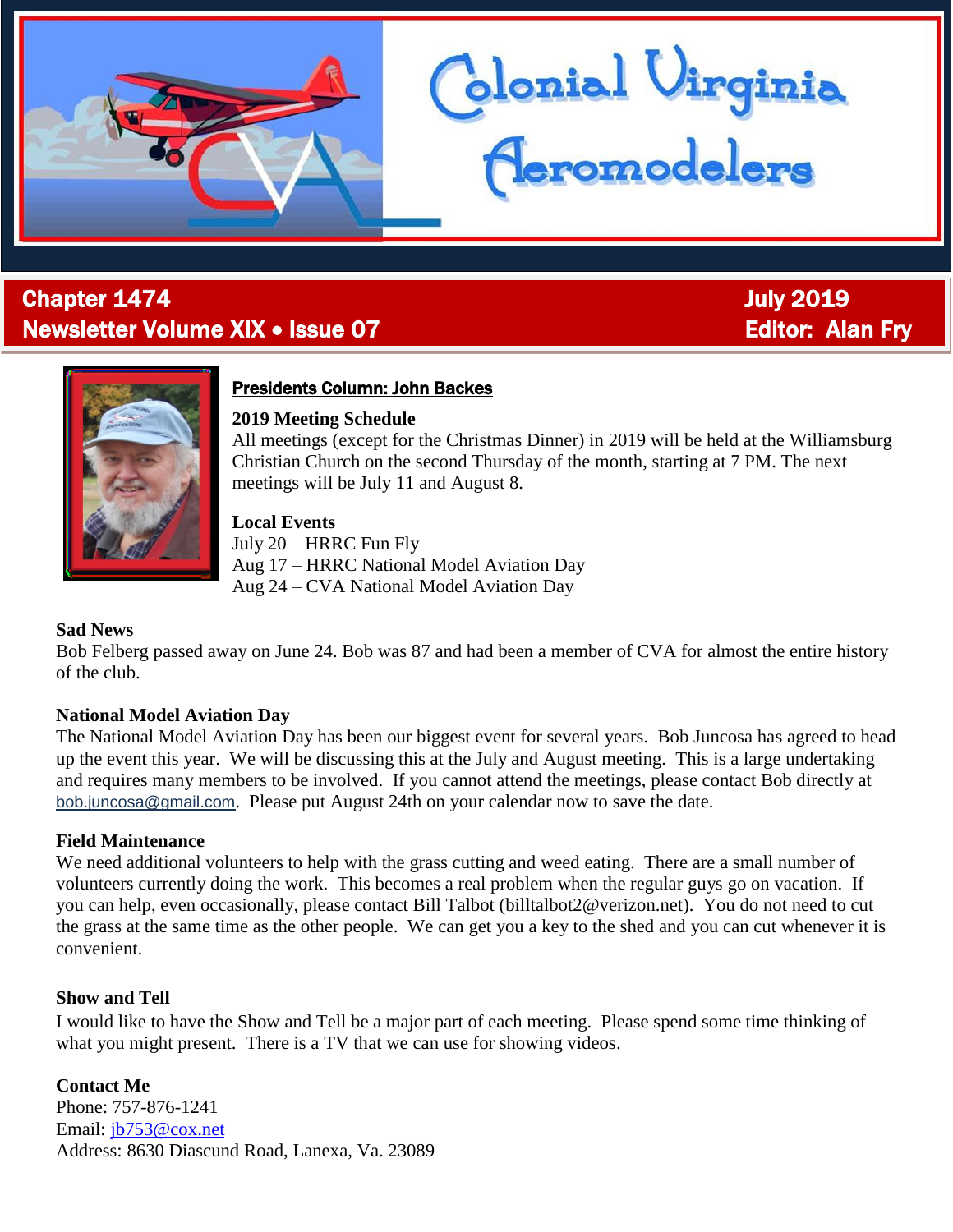## Secretary's Report: Fred Hill



CVA Meeting – June 13, 2019

The meeting was called to order at 7:00pm by John Backes. A total of 17 members were present. The were no additions or corrections to the May 2019 meeting notes

John announced that member Bob Felberg was having some health issues and asked that the club keep him in their thoughts and prayers.

Secretary's note - Since the meeting, John Backes announced that Bob Felberg had passed away. The CVA would like to express their heartfelt sympathies and condolences to his family and friends. We are sure that Bob is flying with the angels.

#### **Treasure's Report – Jon Persons**

Income – two new members and one renewal

Expenditures –A donation was made to the Williamsburg Christian Church, United Services for porta potty, and lease payment to Tomahund Plantation.

Bob, Bill, Ed, and Tex were reimbursed for items bought for the club.

The operating fund and the mower totals were reported.

#### **Site Improvements – Bill Talbot**

The fencing areas have been improved. It was discussed that the use of the orange mesh was acceptable to use since it has already been bought and paid for.

Jon and his wife cleaned up the second mower and it runs fine.

Jon Pearson had bills for fixing the blower, in lieu of reimbursement he offered to exchange the bill for the old lawn mower which needed to have the old ignition system replaced. There was general approval for this.

#### **Activities**

Since there was left over food from the Something Different event, there will be an informal free fly with a cook out on the  $4<sup>th</sup>$  of July.

1. June 22 - Hampton Roads Fun Fly

2. August 24 – National Model Aviation Day

Some members of the CVA will put on a flight demonstration at the Lavender Festival June 29<sup>th</sup>.

#### **Safety – Cliff Casey**

Steve Kolet discussed an incident that occurred at Joe Nall. An individual had a plane go to full throttle while he was taxing in from flying. It was suspected that he turned off his transmitter too early and had his fail-safe set up backwards. This shows the importance of making sure to set these things up correctly with your equipment.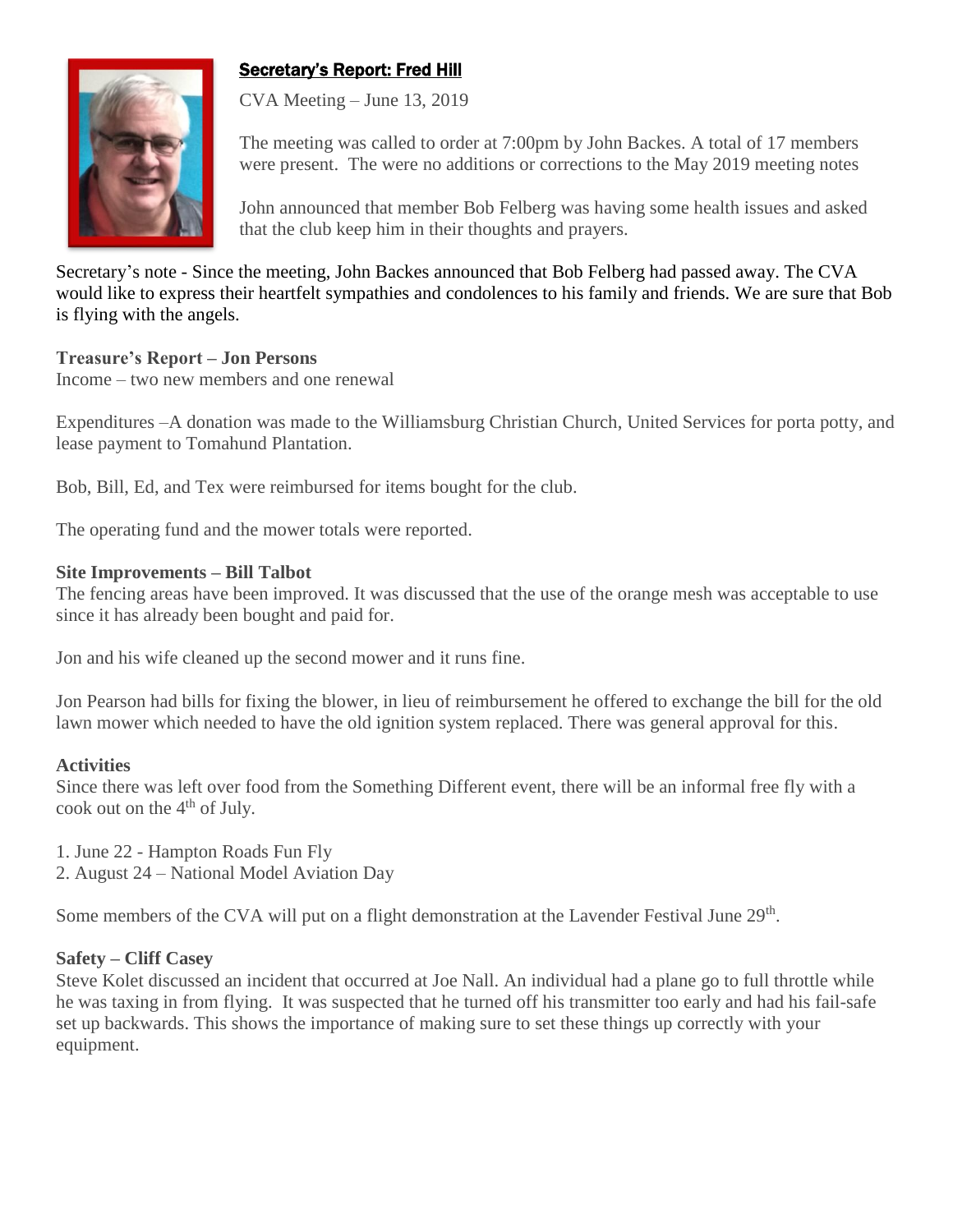#### **Training – Alan Fry**

Be careful when flying into the sun.

The use of a spotter was discussed. The job of a spotter is to watch all things around the plane he is spotting. He should watch for conflicts and tell the pilot how to avoid trouble.

Be sure to communicate clearly at the flight line. Get a response when you are flying.

There was a discussion that if you get into trouble to use the "safety maneuver" – if in trouble pull back on the elevator.

#### **Old Business**

Steve Kolet has numerous extra items for planes, engines, building etc. If you need an item, before you buy it you might want to check with him first.

There was a discussion on updating the club logos. There may even be several different logos for the club that can be used for different items – newsletters, flyers, hats, shirts etc.

Below are a few suggestions:



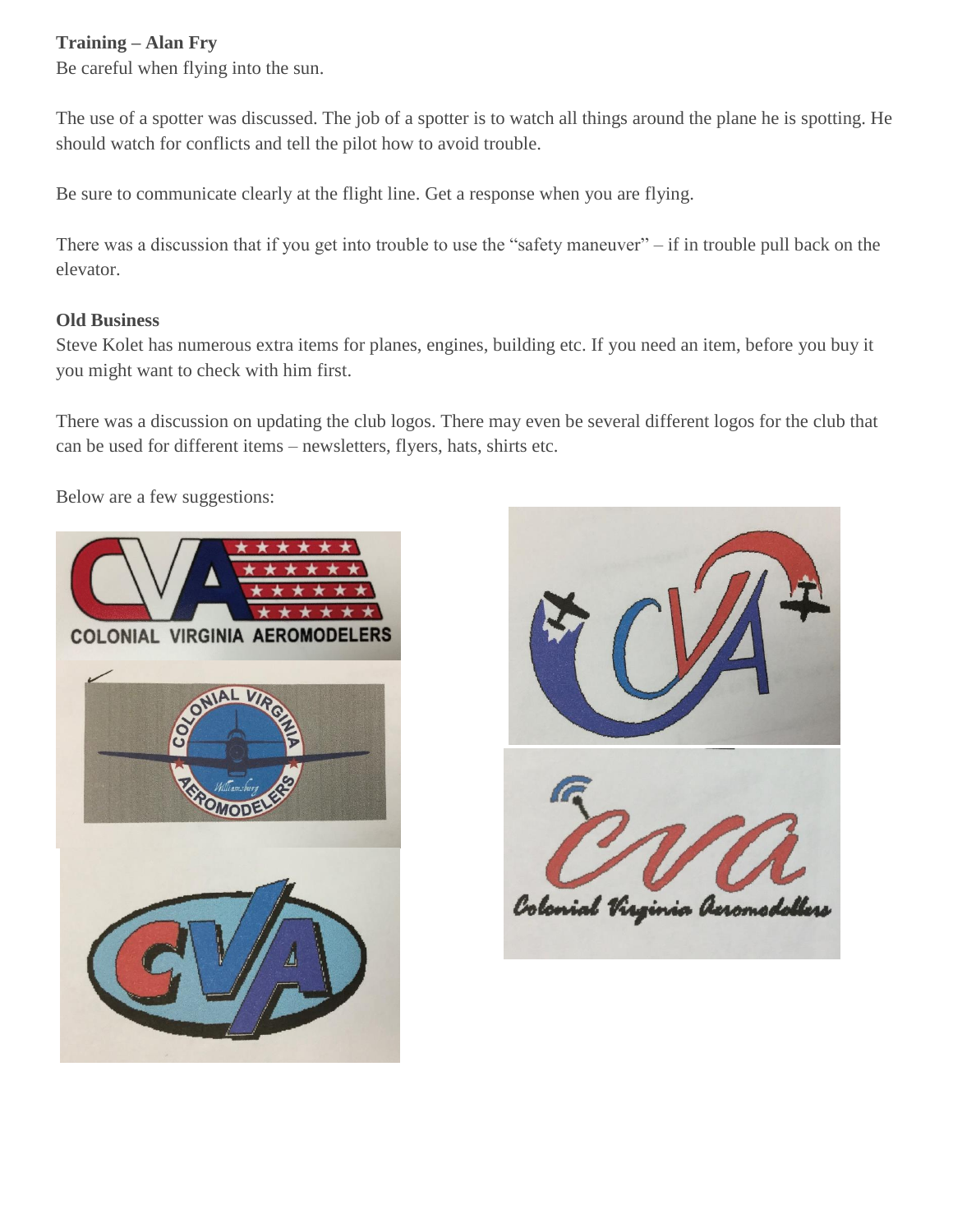

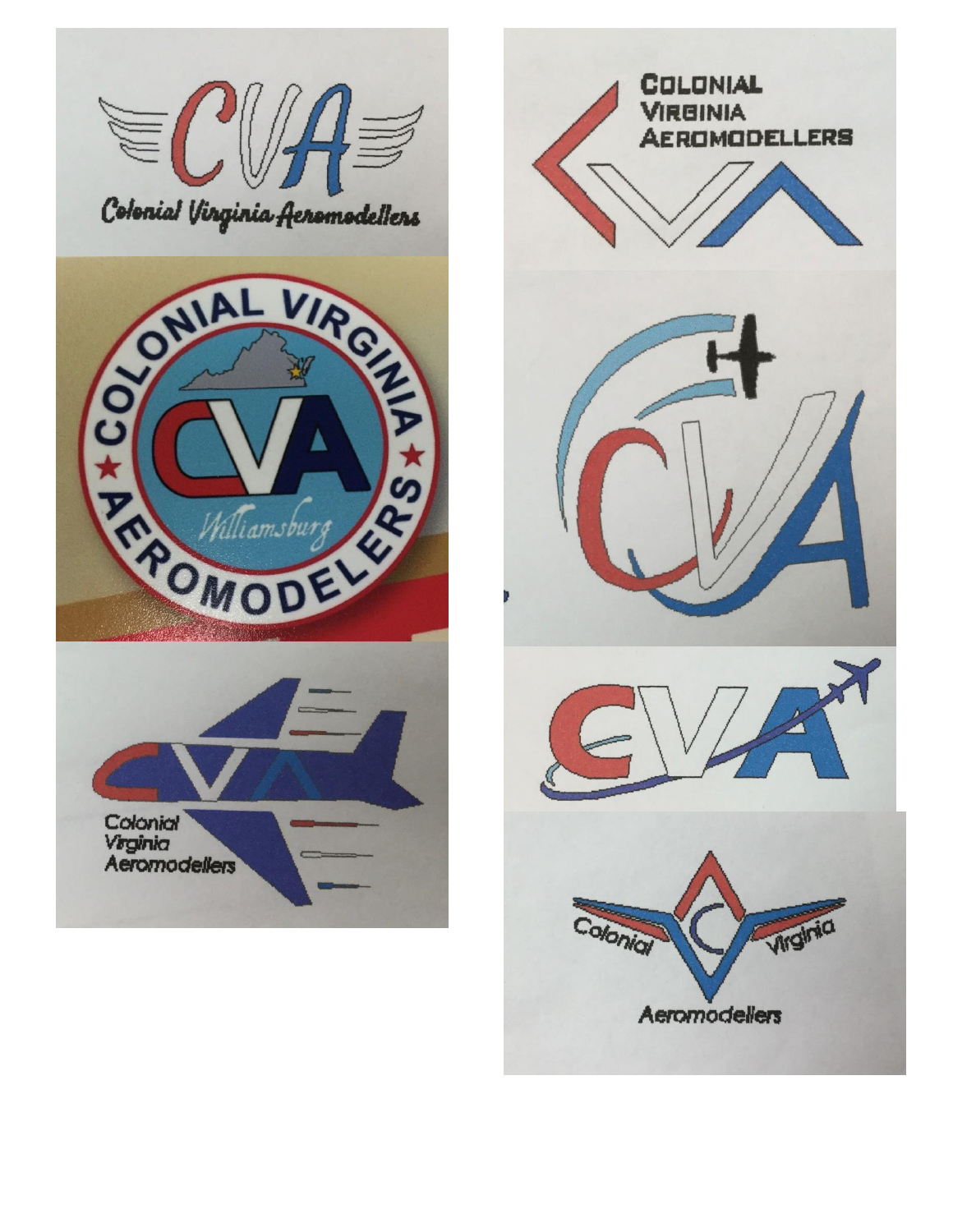#### **New Business** None

#### **Show and Tell**

Bill Talbot showed two jigs that he uses to set up his planes – one a string measuring device for being sure your plane is straight, the other was to help adjust the incidence of your flight surface.

Alan Hall showed his indoor foam biplane.

Paddy thanked the club for welcoming him and helping him to get back into the hobby. He has already joined a club in Ireland - Royal County Flyers - and is looking forward to flying there. There was a general discussion to adopt his club as a sister club to our club

The meeting was adjourned at 7:40pm



### **Training: Alan Fry**

#### **Website of the Month**

This month's website of the month is called RCRank.com. From the website: ["RC Rank](http://www.rcrank.com/) is a blog devoted to remote control fans. If you are into airplanes, cars, drones, helicopters, boats, and trucks, you have landed at the right place. I test new remote control models and create comprehensive, unbiased buying guides. Since, a young boy, I have been passionate around the remote control industry. Be sure to join our Facebook page where we discuss the latest releases of new RC models." Here is the link:

<https://www.rcrank.com/about/>

**Do you have a favorite website? If so, let me know and I will put it in the newsletter. Favorite online store, how to build, how to fly, etc.- send me the link! My email address:**

#### [AlanWFEmail-CVA@yahoo.com](mailto:AlanWFEmail-CVA@yahoo.com)

#### **Training Column- The Use of Lists**

The following is Part 3 of a reprint of a previous training article written by Steve Klute:

Again, last month we discussed the benefits of using lists to assure that the many things needed to be brought to the field get brought, and the many things that need to be done related to flying actually get done. Remember also that we said we would not try to propose what your lists should include. Last month we showed one example of a fairly detailed list. All we will do this month is include two more examples of useful lists actually used by CVA members. Note again that the level of detail is strictly up to you, how you think, and how you like to work. Example 3 works for the user because many of the smaller items needed are grouped and always stored within the items actually on the list. Hopefully you can find benefit. Feel free to use any parts of these examples in your list(s), or, you may not like these lists at all and prefer to develop your own tailor- made-foryou lists. Try it…its really kinda' fun! And, I think you will find your lists will really be a great help to you. And, in case you've gotten bored with this topic, next month we will start on a totally new subject. In the meanwhile, …

Remember to try something new each time you fly! Steve Klute *Training Coordinator*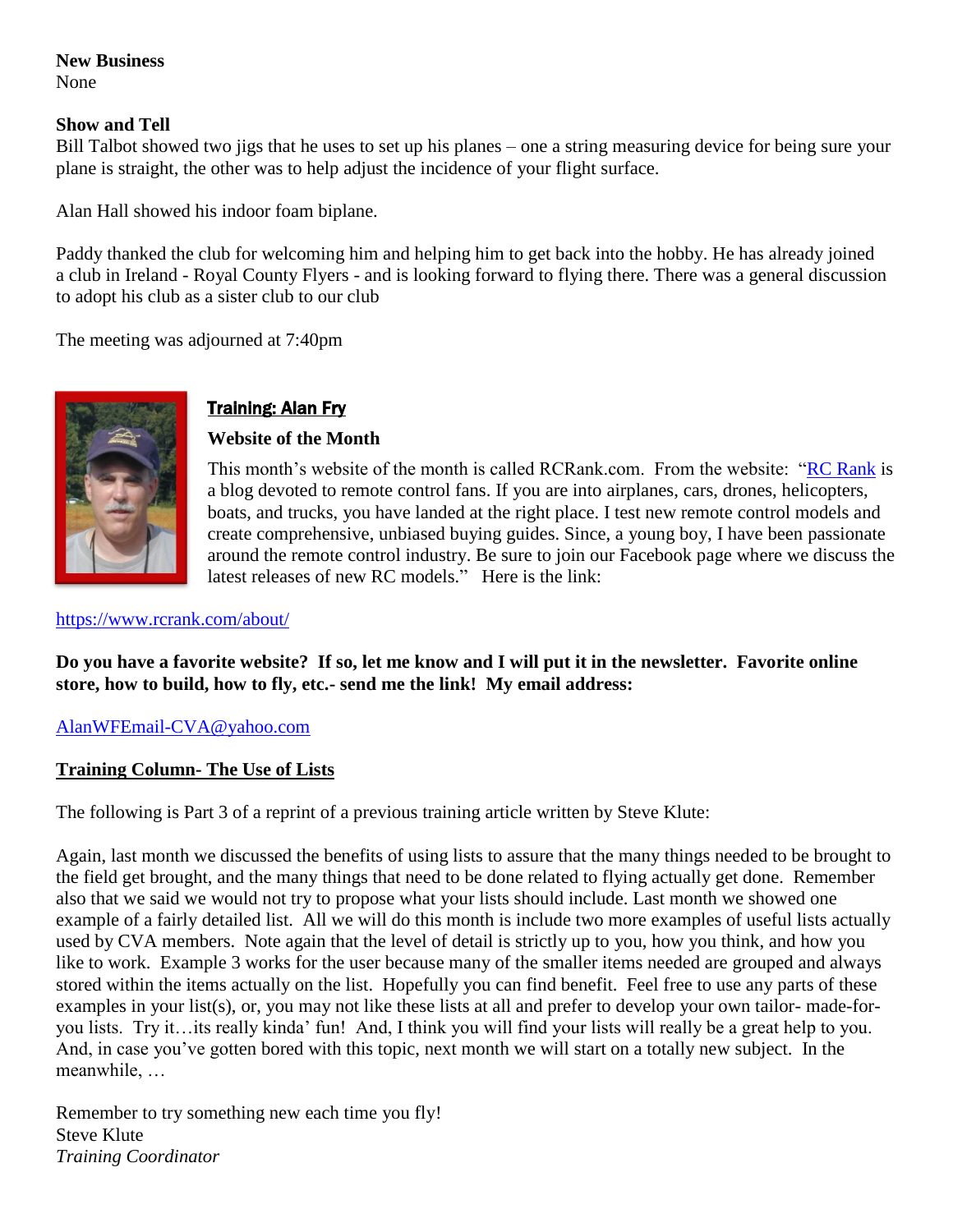## Example 2

# R/C Pre-flight Checklist

- 1. Assemble your plane in the staging area.
	- a. Hold fuselage nose up and shake. Listen for the fuel clunk.
	- b. Check your receiver voltage.
	- c. Make sure everything is secure and the aileron cables are connected.
	- d. Use fresh rubber bands or breakaway or regular bolts.
- 2. Take plane to pit area and **secure with a restraint** or **held by an assistant**.
- 3. *Place your frequency pin in the board***.**
- 4. Range Check your radio.
	- a. **Turn Transmitter on 1<sup>st</sup> and Receiver 2<sup>nd</sup>.**
	- b. Check your Transmitter voltage.
	- c. **Make sure your transmitter is set to the CORRECT AIRCRAFT**.
	- d. Make sure controls move in the proper direction
	- e. Make sure the trim controls are centered. (except throttle)
	- f. Walk 100 feet away from your plane with the antenna down and pointing at the plane, control surfaces should be stable & responsive.
	- g. With an instructor (if in training) attach the buddy box and check for consistent movement.
- 5. Fuel your plane.
	- a. Catch overflow.
	- b. Reconnect fueling lines.
- 6. Open throttle and prime your engine. Close Throttle.
	- a. Turn prop over by hand 2 or 3 times to eliminate possible liquid lock.
- 7. Attach glow starter.
- 8. Make sure your plane is restrained by some means and prop-line is clear.
- 9. Hold the plane securely, clear of the prop, and start your engine. **Be Careful**
- 10. Move your field box and get behind the plane.
- 11. Advance your throttle to make sure the engine is running smoothly.
- 12. Throttle back and **remove glow starter**.
- 13. Cycle the throttle to make sure the engine is running properly.
- 14. Release your plane.
- 15. Extend your transmitter antenna.
- 16. Taxi to the taxi-way **with controlled speed**.
- 17. Go to the pilot box with your plane on the taxi-way. Set your Timer!
- 18. Announce to the other pilots that you are; " **Taking the field".**
- 19. Taxi onto the runway. (if Clear)
- 20. Announce that you are; **"Taking off".**
- 21. While flying make sure other pilots know your intentions.

#### a. **Fly with the pattern**.

- b. Announce if you are going to do low level passes or touch and go's.
- 22. Announce when you are going to land or are "**dead-stick**".
- 23. After landing announce your intention of going on the field if you have to retrieve your aircraft.
- 24. Announce "**Clear**" when you are on the taxi-way to the pits.